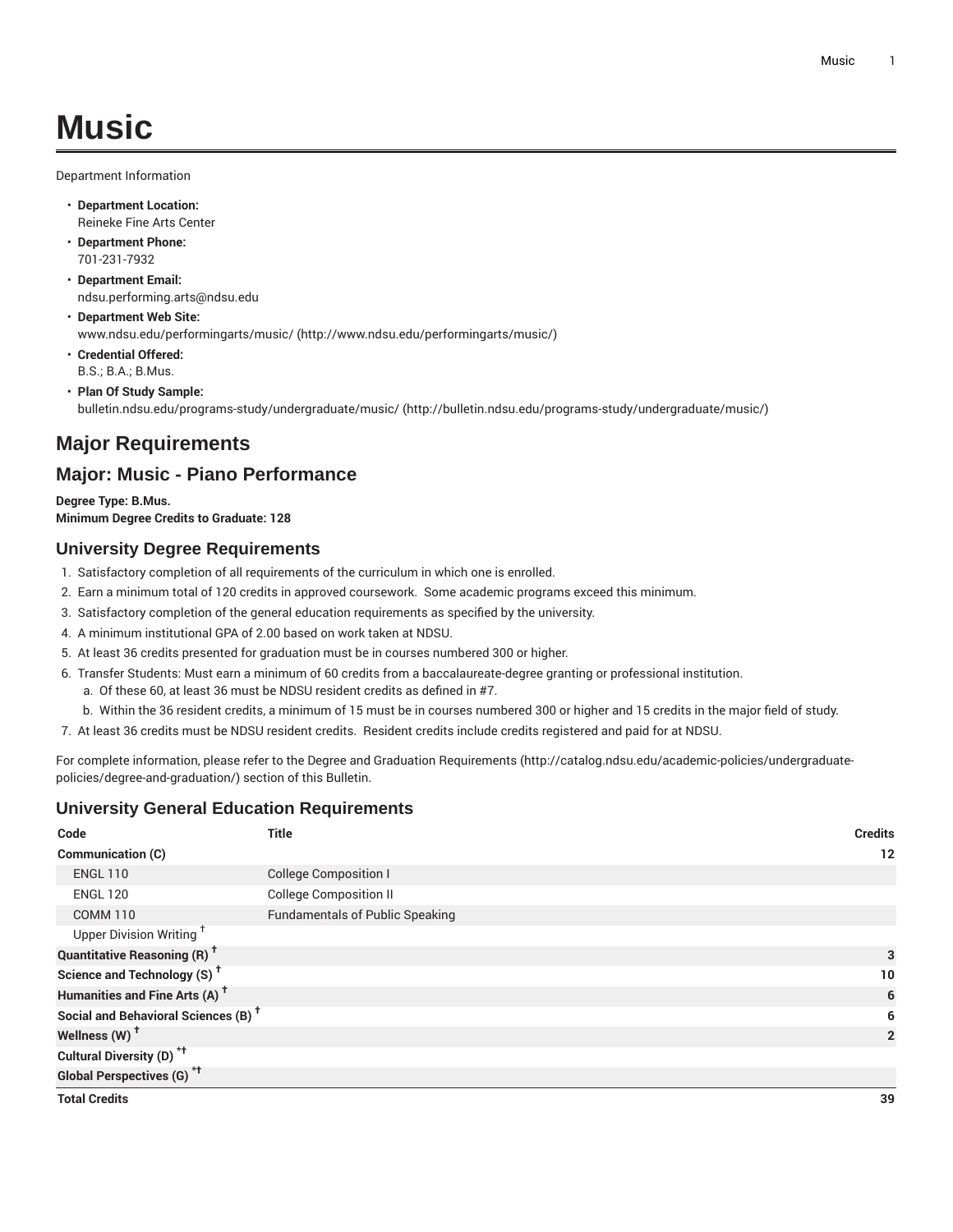- \* May be satisfied by completing courses in another General Education category.
- † General education courses may be used to satisfy requirements for both general education and the major, minor, and program emphases, where applicable. Students should carefully review major requirements to determine if specific courses can also satisfy these general education categories.
- A list of university approved general education courses and administrative policies are available [here](http://catalog.ndsu.edu/academic-policies/undergraduate-policies/general-education/#genedcoursestext) ([http://catalog.ndsu.edu/academic-policies/](http://catalog.ndsu.edu/academic-policies/undergraduate-policies/general-education/#genedcoursestext) [undergraduate-policies/general-education/#genedcoursestext](http://catalog.ndsu.edu/academic-policies/undergraduate-policies/general-education/#genedcoursestext)).

#### **Major Requirements**

A grade of 'C' or better is required in all MUSC prefix courses.

| Code                                                 | Title                                                                    | <b>Credits</b> |  |
|------------------------------------------------------|--------------------------------------------------------------------------|----------------|--|
| <b>Music Core Requirements</b>                       |                                                                          |                |  |
| <b>MUSC 103</b>                                      | Introduction to Music History (May satisfy general education category A) | 3              |  |
| <b>MUSC 130</b>                                      | Theory and Analysis I                                                    | 3              |  |
| <b>MUSC 131</b>                                      | Theory and Analysis II                                                   | 3              |  |
| <b>MUSC 132</b>                                      | Ear Training & Sight Singing I                                           | 1.             |  |
| <b>MUSC 133</b>                                      | Ear Training & Sight Singing II                                          | $\mathbf{1}$   |  |
| <b>MUSC 189</b>                                      | Skills for Academic Success <sup>1</sup>                                 | 1              |  |
| <b>MUSC 230</b>                                      | Theory and Analysis III                                                  | 3              |  |
| <b>MUSC 231</b>                                      | Theory and Analysis IV                                                   | 3              |  |
| <b>MUSC 232</b>                                      | Ear Training & Sight Singing III                                         | 1              |  |
| <b>MUSC 233</b>                                      | Ear Training & Sight Singing IV                                          | 1              |  |
| <b>MUSC 250</b>                                      | <b>Basic Conducting</b>                                                  | $\mathbf{2}$   |  |
| <b>MUSC 340</b>                                      | Music History I                                                          | 3              |  |
| <b>MUSC 341</b>                                      | Music History II                                                         | 3              |  |
| <b>MUSC 385</b>                                      | Music Entrepreneurship                                                   | 3              |  |
| <b>MUSC 411</b>                                      | Form and Analysis                                                        | 3              |  |
| <b>MUSC 430</b>                                      | Counterpoint                                                             | 3              |  |
| <b>MUSC 431</b>                                      | <b>Contemporary Harmonic Techniques</b>                                  | 3              |  |
| <b>MUSC 380</b>                                      | Recital                                                                  | 1              |  |
| <b>MUSC 480</b>                                      | Recital                                                                  | $\mathbf{1}$   |  |
| Applied Music: Select 22 credits from the following: |                                                                          | 22             |  |
| <b>MUSC 165</b>                                      | <b>Applied Piano</b>                                                     |                |  |
| <b>MUSC 173</b>                                      | Supplementary Applied Study                                              |                |  |
| <b>MUSC 265</b>                                      | <b>Applied Piano</b>                                                     |                |  |
| <b>MUSC 273</b>                                      | Supplementary Applied Study                                              |                |  |
| <b>MUSC 365</b>                                      | <b>Applied Piano</b>                                                     |                |  |
| <b>MUSC 373</b>                                      | Supplementary Applied Study                                              |                |  |
| <b>MUSC 465</b>                                      | <b>Applied Piano</b>                                                     |                |  |
| <b>MUSC 473</b>                                      | <b>Supplementary Applied Study</b>                                       |                |  |
| <b>Piano Track</b>                                   |                                                                          |                |  |
| <b>MUSC 443</b>                                      | Keyboard Literature (Take two times.)                                    | 6              |  |
| Additional Literature: Select one of the following:  |                                                                          | $\sqrt{2}$     |  |
| <b>MUSC 344</b>                                      | <b>Wind Band Literature</b>                                              |                |  |
| <b>MUSC 346</b>                                      | Survey/Vocal Literature                                                  |                |  |
| <b>MUSC 441</b>                                      | Symphonic Literature                                                     |                |  |
| <b>MUSC 442</b>                                      | Opera Literature                                                         |                |  |
| Pedagogy:                                            |                                                                          |                |  |
| <b>MUSC 423</b>                                      | Piano Pedagogy I                                                         | $\overline{c}$ |  |
| <b>MUSC 424</b>                                      | Piano Pedagogy II                                                        | 2              |  |
| Jazz Studies: Select 2 credits from the following:   |                                                                          |                |  |
| <b>MUSC 311</b>                                      | Jazz Ensemble                                                            |                |  |
| <b>MUSC 322</b>                                      | Jazz Combo                                                               |                |  |